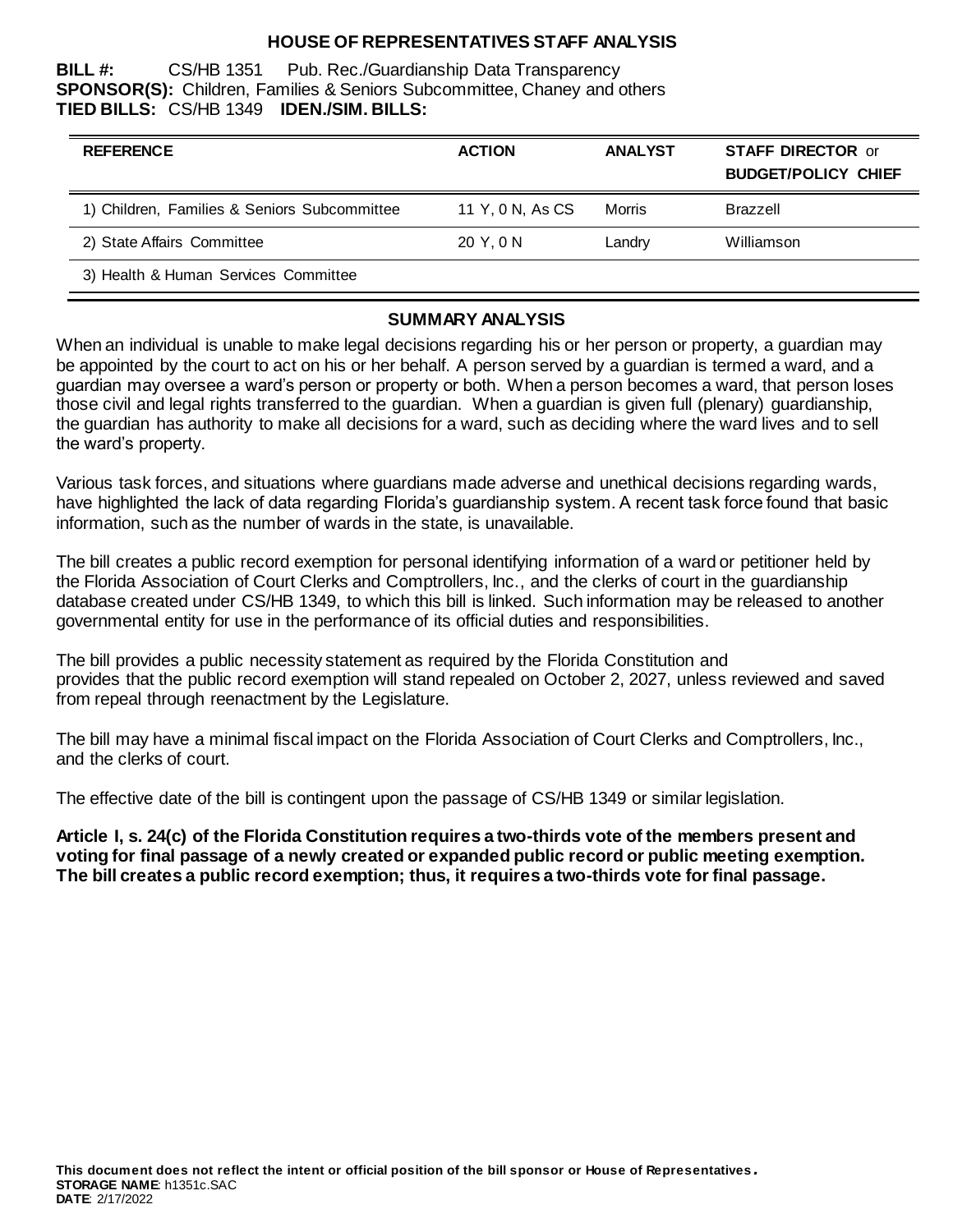### **FULL ANALYSIS**

# **I. SUBSTANTIVE ANALYSIS**

## A. EFFECT OF PROPOSED CHANGES:

## **Background**

### Public Records Law

Article I, s. 24(a) of the Florida Constitution sets forth the state's public policy regarding access to government records. The section guarantees every person a right to inspect or copy any public record of the legislative, executive, and judicial branches of government. The Legislature, however, may provide by general law for the exemption of records from the requirements of Art. I, s. 24(a) of the Florida Constitution.<sup>1</sup> The general law must state with specificity the public necessity justifying the exemption and must be no broader than necessary to accomplish its purpose.<sup>2</sup>

The Florida Statutes also address the public policy regarding access to government records. Section 119.07(1), F.S., guarantees every person a right to inspect and copy any state, county, or municipal record, unless the record is exempt. Furthermore, the Open Government Sunset Review Act<sup>3</sup> provides that a public record exemption may be created or maintained only if it serves an identifiable public purpose and may be no broader than necessary to meet one of the following purposes:

- Allow the state or its political subdivisions to effectively and efficiently administer a governmental program, which administration would be significantly impaired without the exemption;
- Protect sensitive personal information that, if released, would be defamatory or would jeopardize an individual's safety; however, only the identity of an individual may be exempted under this provision; or
- Protect trade or business secrets.<sup>4</sup>

The Open Government Sunset Review Act requires the automatic repeal of a newly created or substantially amended public record exemption on October 2nd of the fifth year after creation or substantial amendment, unless the Legislature reenacts the exemption.<sup>5</sup>

### **Guardianship**

When an individual is unable to make legal decisions regarding his or her person or property, a guardian may be appointed to act on his or her behalf. A guardian is someone who is appointed by the court to act on behalf of a ward (an individual who has been adjudicated incapacitated) regarding his or her person or property or both.<sup>6</sup> Adjudicating a person totally incapacitated and in need of a guardian deprives a person of his or her civil and legal rights.<sup>7</sup> The Legislature has recognized that the least restrictive form of guardianship should be used to ensure the most appropriate level of care and the protection of that person's rights.<sup>8</sup>

The process to determine an individual's incapacity and the subsequent appointment of a guardian begins with a verified petition detailing the factual information supporting the reasons the petitioner believes the individual to be incapacitated, including the rights the alleged incapacitated person is incapable of exercising.<sup>9</sup> Once a person has been adjudicated incapacitated (termed a "ward"), the

2 *Id.*

 $<sup>1</sup>$  Art. I, s. 24(c), FLA. CONST.</sup>

<sup>3</sup> Section 119.15, F.S.

*<sup>4</sup>* Section 119.15(6)(b), F.S.

<sup>5</sup> Section 119.15(3), F.S.

<sup>6</sup> Section 744.102(9), F.S.

<sup>7</sup> Section 744.1012(1), F.S.

<sup>8</sup> Section 744.1012(2), F.S

<sup>9</sup> Section 744.3201(2)(f), F.S.

**STORAGE NAME**: h1351c.SAC **PAGE: 2 DATE**: 2/17/2022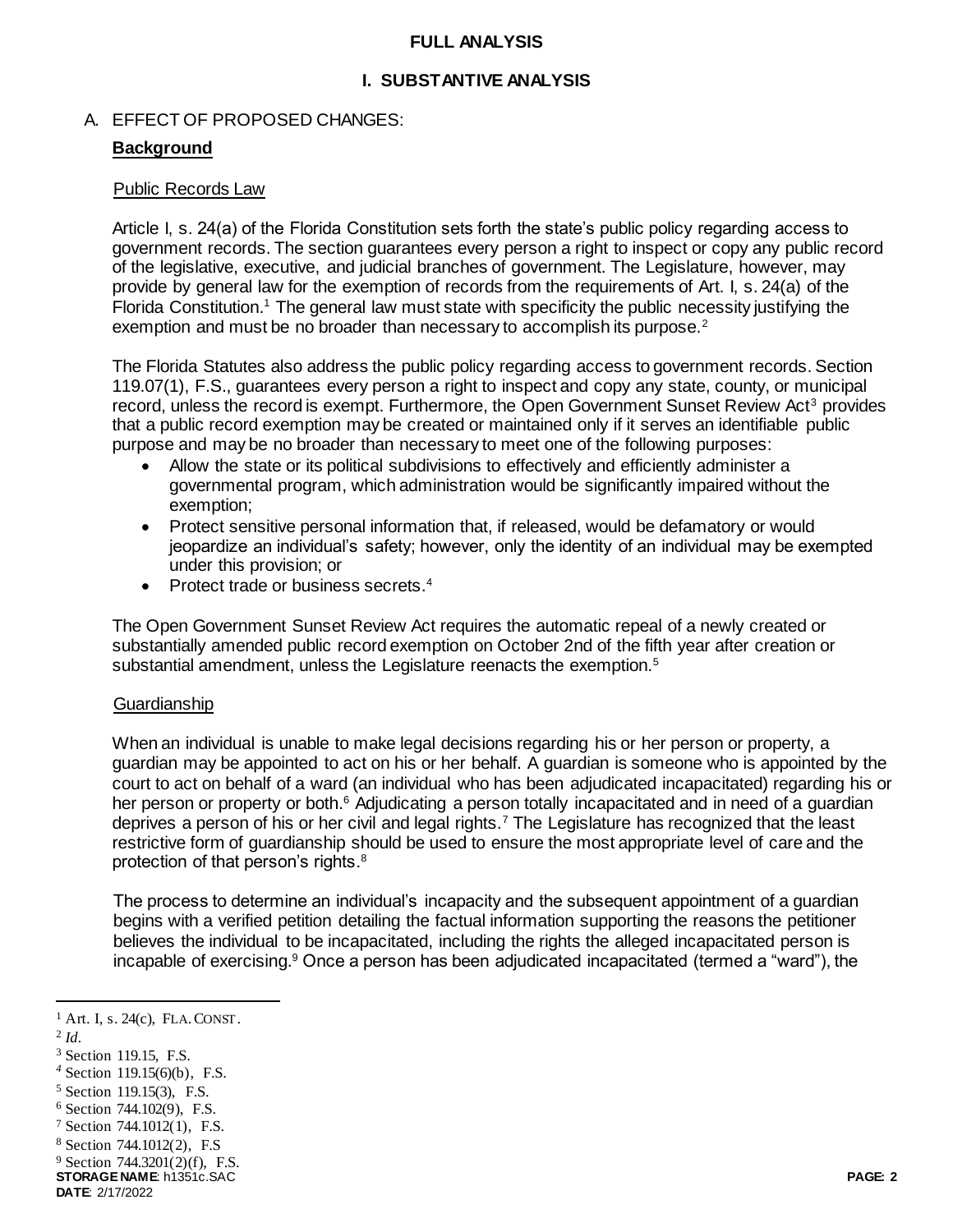court appoints a guardian and the letters of guardianship are issued.<sup>10</sup> The order appointing a guardian must be consistent with the ward's welfare and safety, must be the least restrictive, appropriate alternative, and must reserve to the ward the right to make decisions in all matters commensurate with his or her ability to do so.<sup>11</sup>

## Relationship Between Guardian and Ward

The relationship between a guardian and his or her ward is a fiduciary one.<sup>12</sup> A fiduciary relationship exists between two persons when one of them is under a duty to act for or to give advice for the benefit of another upon matters within the scope of that relationship.<sup>13</sup> The guardian, as fiduciary, must:

- Act within the scope of the authority granted by the court and as provided by law;
- Act in good faith:
- Act in a manner that is not contrary to the ward's best interests under the circumstances; and
- $\bullet$  Use any special skills or expertise the guardian possesses when acting on behalf of the ward.<sup>14</sup>

Additionally, s. 744.446, F.S., states the fiduciary relationship between the guardian and the ward may not be used for the private gain of the guardian other than the remuneration for fees and expenses provided by law. As such, the guardian must act in the best interest of the ward and carry out his or her responsibilities in an informed and considered manner. Should a guardian breach his or her fiduciary duty to the ward, the court is authorized to intervene.<sup>15</sup>

A guardian can either be a limited guardian or a plenary guardian. <sup>16</sup> A limited guardian is appointed by the court to exercise the legal rights and powers specifically designated by the court after the court has found that the ward lacks the capacity to do some, but not all, of the tasks necessary to care for his or her person or property, or after the person has voluntarily petitioned for appointment of a limited guardian.<sup>17</sup> A plenary guardian is appointed by the court to exercise all delegable legal rights and powers of the ward after the court has found that the ward lacks the capacity to perform all of the tasks necessary to care for his or her person or property.<sup>18</sup>

### Appointment of a Guardian

In Florida, the circuit court appoints a guardian of a ward. The following may be appointed guardian of a ward:

- Any resident of Florida who is 18 years of age or older and has full legal rights and capacity;
- A nonresident if he or she is related to the ward by blood, marriage, or adoption;
- A trust company, a state banking corporation, or state savings association authorized and qualified to exercise fiduciary powers in this state, or a national banking association or federal savings and loan association authorized and qualified to exercise fiduciary powers in Florida;
- A nonprofit corporation organized for religious or charitable purposes and existing under the laws of Florida;
- A judge who is related to the ward by blood, marriage, or adoption, or has a close relationship with the ward or the ward's family, and serves without compensation;
- A provider of health care services to the ward, whether direct or indirect, when the court specifically finds that there is no conflict of interest with the ward's best interests; or

<sup>10</sup> Sections 744.3371-744.345, F.S.(?)

<sup>11</sup> Section 744.2005, F.S.

<sup>12</sup> *Lawrence v. Norris,* 563 So. 2d 195, 197 (Fla. 1st DCA 1990); s. 744.361(1), F.S.

<sup>13</sup> *Doe v. Evans,* 814 So. 2d 370, 374 (Fla. 2002).

<sup>14</sup> Section 744.361(1), F.S.

<sup>15</sup> Section 744.446(4), F.S.

<sup>16</sup> Section 744.102(9), F.S.

<sup>17</sup> *Id.*

<sup>18</sup> *Id.*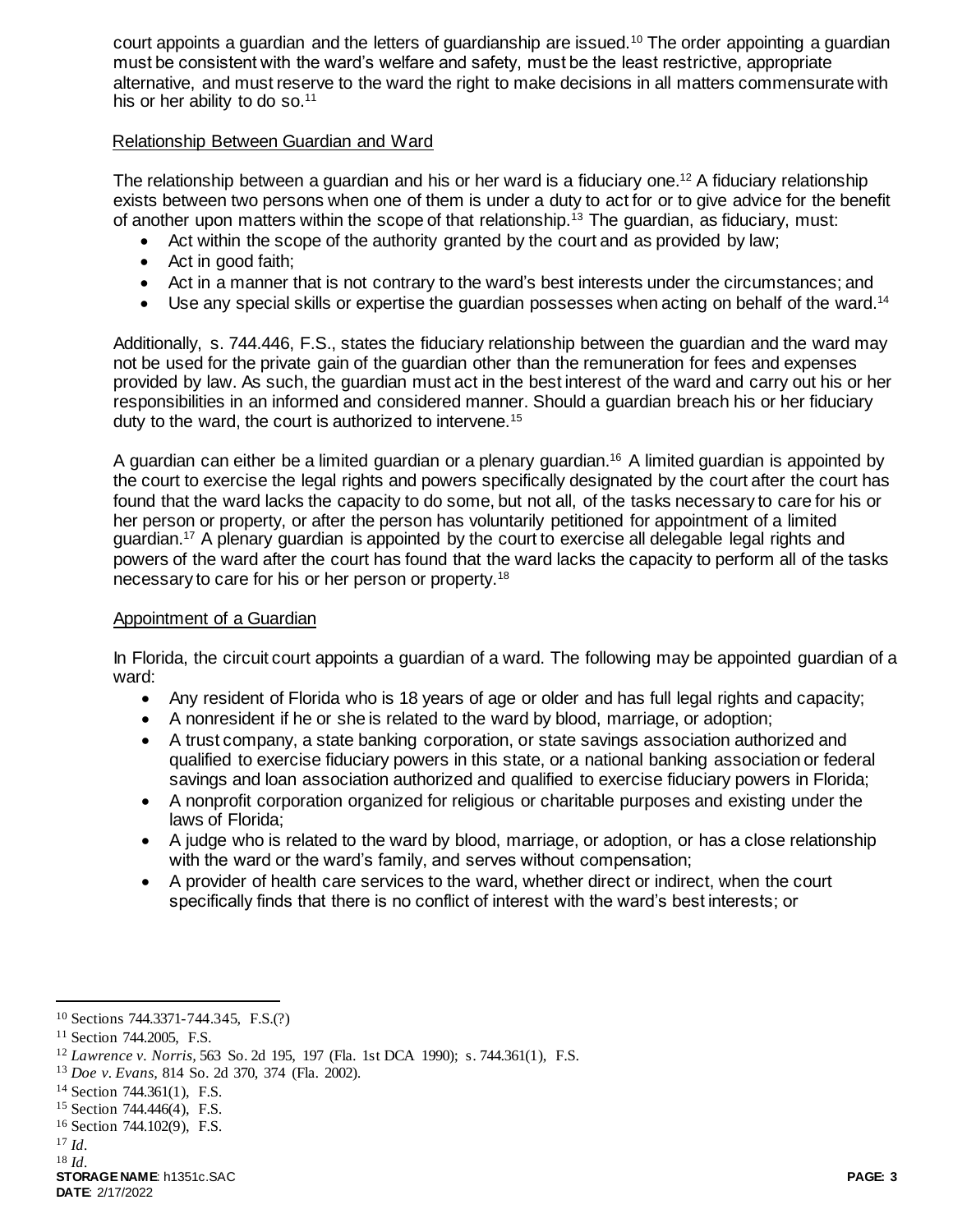A for-profit corporation that meets certain qualifications, including being wholly owned by the person who is the circuit's public guardian in the circuit where the corporate guardian is appointed.<sup>19</sup>

# Appointment of a Professional Guardian

A professional guardian is a guardian who has at any time rendered services to three or more wards as their guardian; however, a person serving as a guardian for two or more relatives is not considered a professional guardian. A public guardian is considered a professional guardian for purposes of regulation, education, and registration.<sup>20</sup>

In each case when a court appoints a professional guardian and does not use a rotation system for such appointment, the court must make specific findings of fact stating why the person was selected as guardian in the particular matter involved.<sup>21</sup> The findings must reference the following factors that must be considered by the court:

- Whether the guardian is related by blood or marriage to the ward;
- Whether the guardian has educational, professional, or business experience relevant to the nature of the services sought to be provided;
- Whether the guardian has the capacity to manage the financial resources involved;
- Whether the guardian has the ability to meet the requirements of the law and the unique needs of the individual case;
- The wishes expressed by an incapacitated person as to who shall be appointed guardian;
- The preference of a minor who is age 14 or over as to who should be appointed quardian;
- Any person designated as guardian in any will in which the ward is a beneficiary; and
- The wishes of the ward's next of kin, when the ward cannot express a preference.<sup>22</sup>

Additionally, the court may not give preference to the appointment of a person based solely on the fact that such person was appointed by the court to serve as an emergency temporary quardian.<sup>23</sup> When a professional guardian is appointed as an emergency temporary guardian, that professional guardian may not be appointed as the permanent guardian of a ward unless one of the next of kin of the alleged incapacitated person or the ward requests that the professional guardian be appointed as permanent guardian.<sup>24</sup> However, the court may waive this limitation if the special requirements of the guardianship demand that the court appoint a guardian because he or she has special talent or specific prior experience.<sup>25</sup>

The court may not appoint a professional guardian who is not registered by the Office of Public and Professional Guardians.<sup>26</sup> The following are disqualified from being appointed as a guardian:

- A person convicted of a felony;
- A person who is incapable of discharging the duties of a guardian due to incapacity or illness, or is otherwise unsuitable to perform the duties of a guardian;
- A person who has been judicially determined to have committed abuse, abandonment, or neglect against a child;
- A person who has been found guilty of, regardless of adjudication, or entered a plea of nolo contendere or guilty to, any offense prohibited under s. 435.04, F.S.;
- A person who provides substantial services to the proposed ward in a professional or business capacity, or a creditor of the proposed ward, may not be appointed guardian and retain that previous professional or business relationship, with exceptions; or

<sup>19</sup> Section 744.309, F.S.

<sup>20</sup> Section 744.102(17), F.S

<sup>&</sup>lt;sup>21</sup> Section 744.312(4)(a), F.S.

 $22$  Section 744.312(2)-(3), F.S.

<sup>23</sup> Section 744.312(5), F.S.

 $24$  Section 744.312(4)(b), F.S.

<sup>25</sup> *Id.*

**STORAGE NAME**: h1351c.SAC **PAGE: 4** <sup>26</sup> Section 744.2003(9), F.S.

**DATE**: 2/17/2022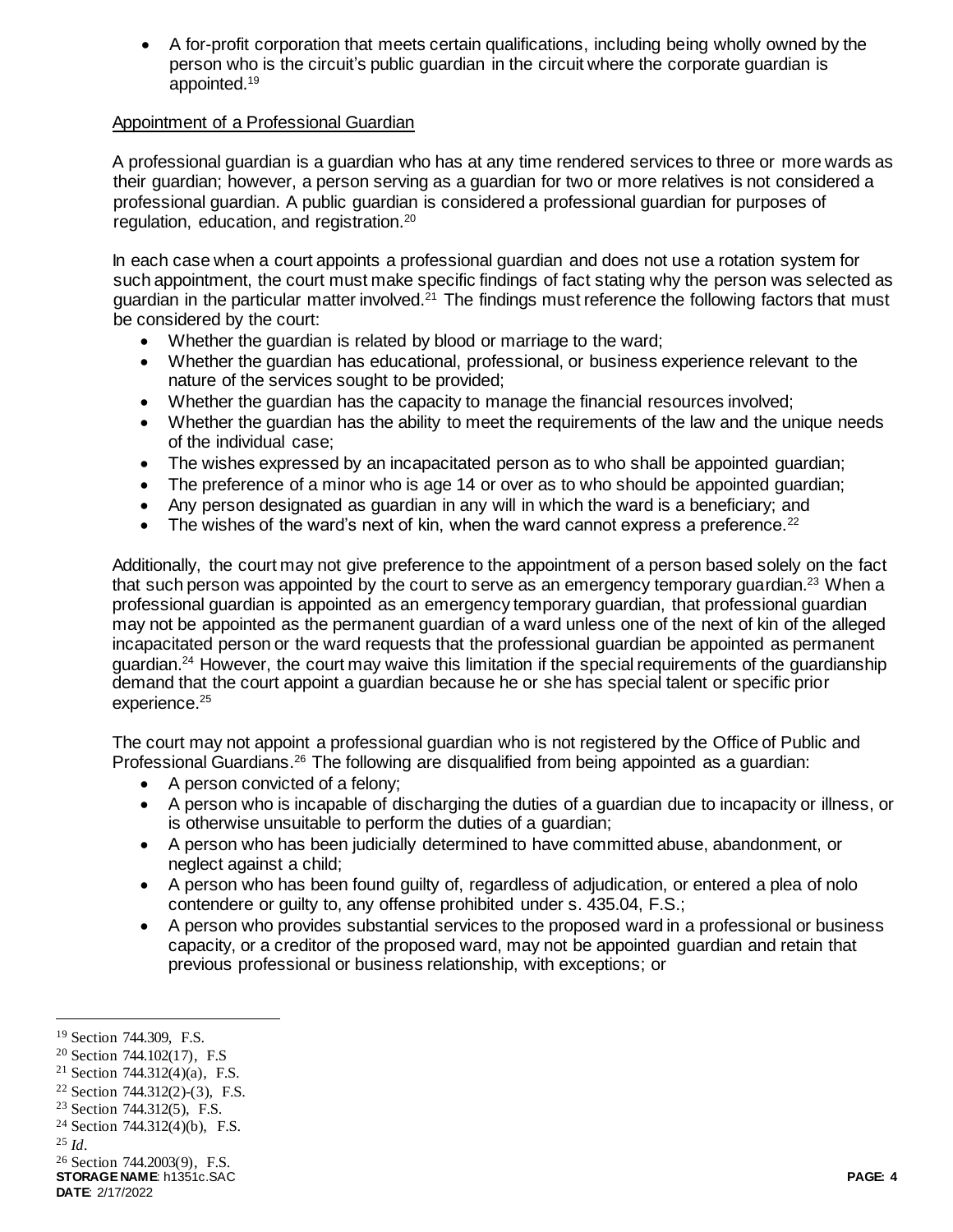A person who is in the employ of any person, agency, government, or corporation that provides service to the proposed ward in a professional or business capacity, unless that person is the spouse, adult child, parent, or sibling of the proposed ward or the court determines that the potential conflict of interest is insubstantial and that the appointment would clearly be in the proposed ward's best interest.<sup>27</sup>

A court may not appoint a guardian in any other circumstance in which a conflict of interest may occur.<sup>28</sup>

## Powers and Duties of the Guardian

The guardian of an incapacitated person may exercise only those rights removed from the ward and delegated to the guardian.<sup>29</sup> The guardian has a great deal of power when it comes to managing the ward's estate. Some of these powers require court approval before they may be exercised.

| <b>Examples of Powers That May Be Exercised By a Guardian</b> |                                                                                                                                                                                                                                                                                                                                                                                                                                                                                                                                         |                                                                                                                                                                                                                                                                                                                                                                                                                                                                                                                                                                                                                                                                                                                                                                                                                                                                                                                                                      |  |
|---------------------------------------------------------------|-----------------------------------------------------------------------------------------------------------------------------------------------------------------------------------------------------------------------------------------------------------------------------------------------------------------------------------------------------------------------------------------------------------------------------------------------------------------------------------------------------------------------------------------|------------------------------------------------------------------------------------------------------------------------------------------------------------------------------------------------------------------------------------------------------------------------------------------------------------------------------------------------------------------------------------------------------------------------------------------------------------------------------------------------------------------------------------------------------------------------------------------------------------------------------------------------------------------------------------------------------------------------------------------------------------------------------------------------------------------------------------------------------------------------------------------------------------------------------------------------------|--|
|                                                               | <b>With Court Approval<sup>30</sup></b>                                                                                                                                                                                                                                                                                                                                                                                                                                                                                                 | <b>Without Court Approval</b> 31                                                                                                                                                                                                                                                                                                                                                                                                                                                                                                                                                                                                                                                                                                                                                                                                                                                                                                                     |  |
|                                                               | Enter into contracts that are appropriate for, and in the<br>best interest of, the ward.<br>Perform, compromise, or refuse performance of a ward's<br>existing contracts.<br>Alter the ward's property ownership interests, including<br>selling, mortgaging, or leasing any real property<br>(including the homestead), personal property, or any<br>interest therein.                                                                                                                                                                 | Retain assets owned by the ward.<br>$\bullet$<br>Receive assets from fiduciaries or other sources.<br>Insure the assets of the estate against damage, loss,<br>and liability.<br>Pay taxes and assessments on the ward's property.<br>Pay reasonable living expenses for the ward, taking<br>into consideration the ward's current finances.<br>Pay incidental expenses in the administration of the<br>estate.<br>Prudently invest liquid assets belonging to the ward.<br>Sell or exercise stock subscription or conversion rights.<br>Consent to the reorganization, consolidation, merger,<br>dissolution, or liquidation of a corporation or other<br>business enterprise of the ward.<br>Employ, pay, or reimburse persons, including attorneys,<br>auditors, investment advisers, care managers, or<br>agents, even if they are associated with the guardian,<br>to advise or assist the guardian in the performance of<br>his or her duties. |  |
|                                                               | Borrow money to be repaid from the property of the ward<br>or the ward's estate.<br>Renegotiate, extend, renew, or modify the terms of any<br>obligation owing to the ward.<br>Prosecute or defend claims or proceedings in any<br>jurisdiction for the protection of the estate.<br>Exercise any option contained in any policy of insurance<br>payable to the ward.<br>Make gifts of the ward's property to members of the<br>ward's family in estate and income tax planning.<br>Pay reasonable funeral, interment, and grave marker |                                                                                                                                                                                                                                                                                                                                                                                                                                                                                                                                                                                                                                                                                                                                                                                                                                                                                                                                                      |  |
|                                                               | expenses for the ward.                                                                                                                                                                                                                                                                                                                                                                                                                                                                                                                  |                                                                                                                                                                                                                                                                                                                                                                                                                                                                                                                                                                                                                                                                                                                                                                                                                                                                                                                                                      |  |

There are also a number of duties imposed on a guardian after the appointment to a ward in order to provide appropriate services to that ward. The guardian must:

- File an initial report within 60 days after the letters of guardianship are signed;<sup>32</sup>
- File an annual report with the court consisting of an annual accounting or an annual guardianship plan;
- Implement the guardianship plan;
- Consult with other guardians appointed, if any;
- Protect and preserve the property of the ward; invest it prudently, apply income first to the ward before the ward's dependents, and account for it faithfully;
- Observe the standards in dealing with the guardianship property that would be observed by a prudent person dealing with the property of another; and

j

<sup>31</sup> *Id.*

**STORAGE NAME**: h1351c.SAC **PAGE: 5 DATE**: 2/17/2022 <sup>32</sup> Section 744.362(1), F.S.

<sup>27</sup> Section 744.309(3), F.S.

<sup>28</sup> *Id.*

<sup>29</sup> Section 744.361(1), F.S.

<sup>30</sup> Section 744.441, F.S.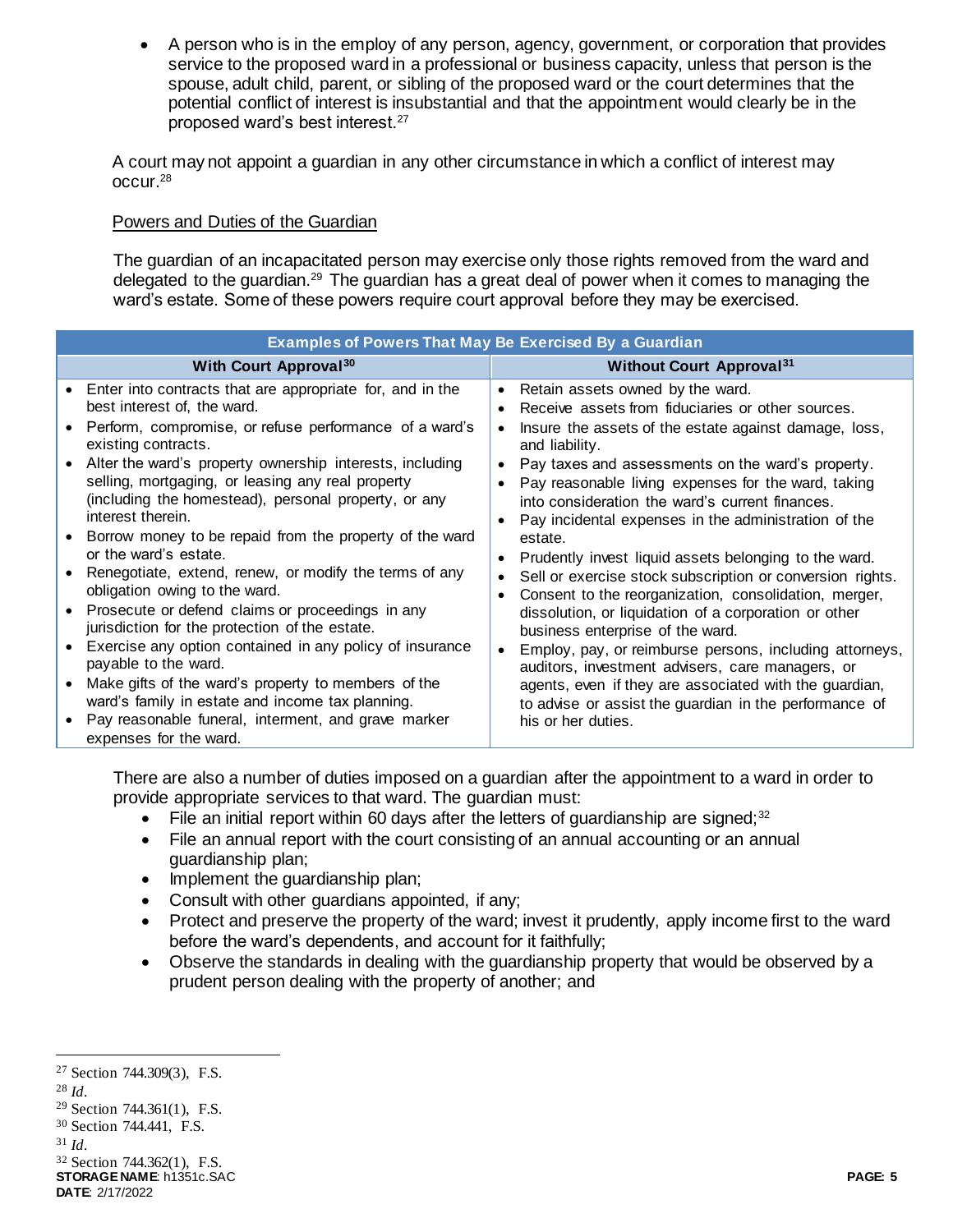• If authorized by the court, take possession of all of the ward's property and of the rents, income, issues, and profits from it, whether accruing before or after the guardian's appointment, and of the proceeds arising from the sale, lease, or mortgage of the property or of any part.<sup>33</sup>

# Conflict of Interest

Unless the court gives prior approval, or such relationship existed prior to the appointment of the guardian and is disclosed to the court in the petition for appointment of a guardian, a guardian may not:

- Have any interest, financial or otherwise, direct or indirect, in any business transaction or activity with the ward, the judge presiding over the case, any member of the appointed examining committee, any court employee involved in the guardianship process, or the attorney for the ward;
- Acquire an ownership, possessory, security, or other monetary interest adverse to the ward;
- Be designated as a beneficiary on any life insurance policy, pension, or benefit plan of the ward unless such designation was made by the ward prior to adjudication of incapacity; and
- Directly or indirectly purchase, rent, lease, or sell any property or services from or to any business entity that the guardian, or the guardian's spouse or family, is an officer, partner, director, shareholder, or proprietor, or has any financial interest.<sup>34</sup>

A guardian found to have such conflict of interest is subject to removal from the guardianship.<sup>35</sup>

# Office of Public and Professional Guardians

While the court appoints guardians to wards, the Department of Elder Affairs (DOEA) regulates professional guardians to ensure they receive required training and comply with standards of practice.

In 1999, the Legislature created the "Public Guardianship Act" and established the Statewide Public Guardianship Office within DOEA.<sup>36</sup> In 2016, the Legislature renamed the Statewide Public Guardianship Office within the DOEA as the Office of Public and Professional Guardians (OPPG) and required OPPG to regulate professional guardians. The OPPG appoints local public guardian offices to provide guardianship services to people who have neither adequate income nor assets to afford a private guardian, nor any willing family or friend to serve.

There are 17 public guardian offices that serve all 67 counties.<sup>37</sup> In fiscal year 2018-2019, the public guardian offices served 3,816 wards.<sup>38</sup> Currently, there are more than 550 professional guardians registered with the OPPG.<sup>39</sup>

The executive director of the OPPG is responsible for the oversight of all public and professional guardians.<sup>40</sup>

The executive director's oversight responsibilities for professional guardians include, but are not limited to:

- Establishing standards of practice for public and professional guardians;
- Reviewing and approving the standards and criteria for the education, registration, and certification of public and professional guardians;
- Developing a guardianship training program curriculum that may be offered to all guardians;

l <sup>33</sup> Section 344.361. F.S.

<sup>34</sup> Section 744.446, F.S.

<sup>35</sup> *Id.*

<sup>36</sup> Section 744.701, F.S. (1999).

<sup>37</sup> Florida Department of Elder Affairs, 2020 Summary of Programs and Services, *available at* https://elderaffairs.org/wpcontent/uploads/2020\_SOPS\_C.pdf (last visited Jan. 21, 2022).

<sup>38</sup> *Id.*

<sup>39</sup> Office of Public and Professional Guardians, Department of Elder Affairs, https://elderaffairs.org/programs-services/office-ofpublic-professional-guardians-oppg/ (last visited Jan. 21, 2022).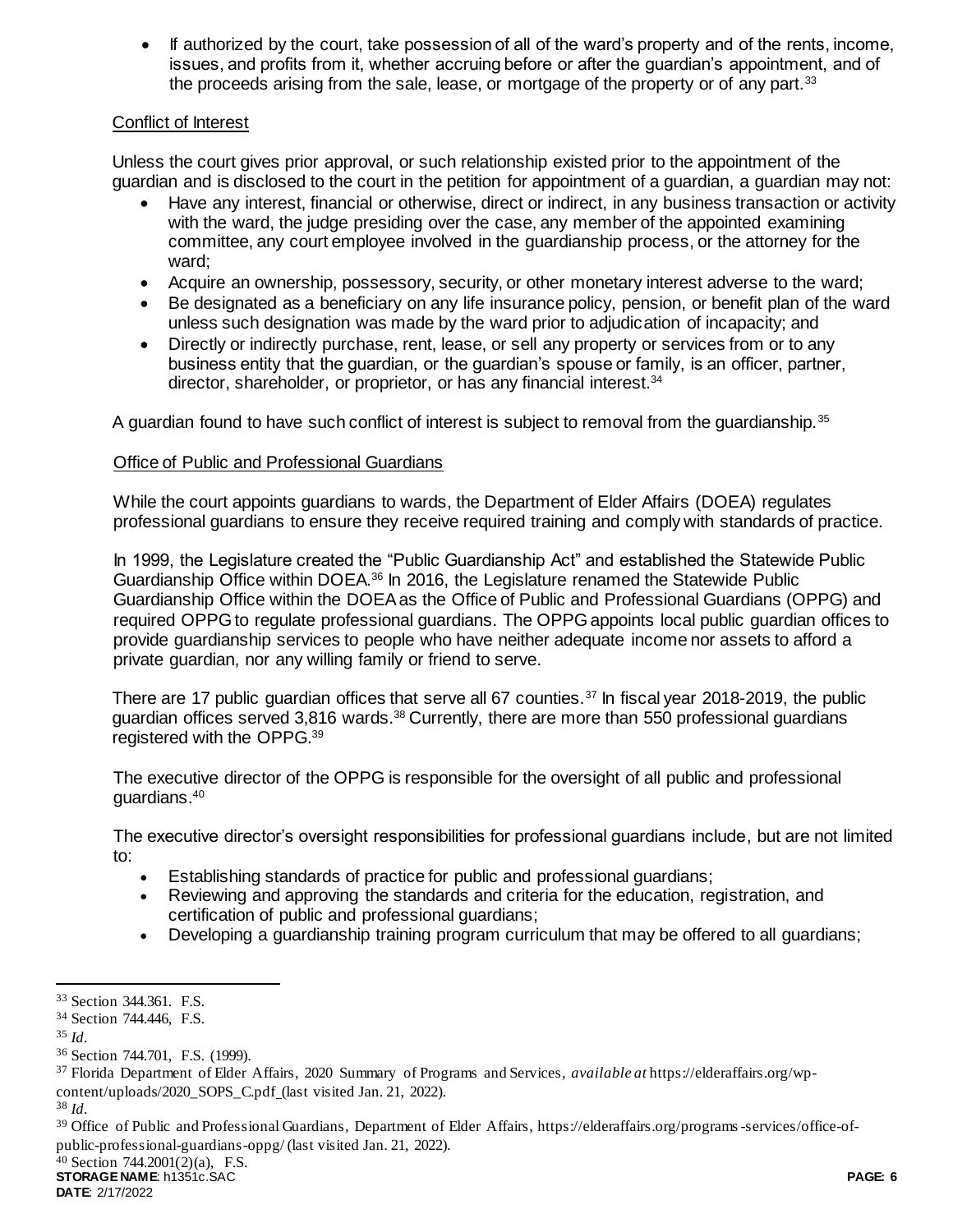- Developing and implementing a monitoring tool to use for periodic monitoring activities of professional guardians; however, this monitoring tool may not include a financial audit as required to be performed by the clerk of the circuit court under s. 744.368, F.S.;
- Developing procedures for the review of an allegation that a professional guardian has violated an applicable statute, fiduciary duty, standard of practice, rule, regulation, or other requirement governing the conduct of professional guardians; and
- Establishing disciplinary proceedings, conducting hearings, and taking administrative action under ch. 120, F.S.

OPPG has no role in the appointment of a guardian to an individual ward, or in removing a guardian from service to any ward—these are decisions of the court. In addition, the OPPG maintains any data on wards served by guardians.

# Guardian Compensation

The guardian, or an attorney who has rendered services to the ward or to the guardian on the ward's behalf,<sup>41</sup> is entitled to a reasonable fee for services rendered and reimbursement for costs incurred on behalf of the assets of the guardianship estate unless the court finds the requested compensation to be substantially unreasonable.<sup>42</sup> Before the fees may be paid, a petition for fees or expenses must be filed with the court and accompanied by an itemized description of the services performed for the fees and expenses sought to be recovered.<sup>43</sup> When fees for a guardian or an attorney are submitted to the court for determination, the court must consider:

- The time and labor required;
- The novelty and difficulty of the questions involved and the skill required to perform the services properly;
- The likelihood that the acceptance of the particular employment will preclude other employment of the person;
- The fee customarily charged in the locality for similar services;
- The nature and value of the incapacitated person's property, the amount of income earned by the estate, and the responsibilities and potential liabilities assumed by the person;
- The results obtained;
- The time limits imposed by the circumstances;
- The nature and length of the relationship with the incapacitated person; and
- The experience, reputation, diligence, and ability of the person performing the service.<sup>44</sup>

# Guardian Investigations

In July 2019, Steven Stryker, a ward appointed to professional guardian Rebecca Fierle,<sup>45</sup> died in a Tampa hospital after choking on food.<sup>46</sup> Hospital staff could not perform lifesaving procedures on him due to a Do Not Resuscitate Order (DNRO) executed by Fierle. 47

<sup>&</sup>lt;sup>41</sup> Fees for legal services may include customary and reasonable charges for work performed by legal assistants employed by and working under the direction of the attorney. S. 744.108(4), F.S.

<sup>42</sup> Section 744.108(1), (8), F.S.

<sup>43</sup> Section 744.108(5), (7), F.S.

<sup>44</sup> Section 744.108(2), F.S.

<sup>45</sup> The Orlando Sentinel, *Florida's Troubled Guardian Program,* https://www.orlandosentinel.com/news/florida/guardians/ (last visited Jan. 21, 2022).

<sup>46</sup> Adrianna Iwasinski, *Orange commissioners approve new position to help monitor guardianship cases,* Click Orlando (Oct. 22, 2019), https://www.clickorlando.com/news/2019/10/23/orange-commissioners-approve-new-position-to-help-monitor-guardianship-

cases/ (last visited Jan. 21, 2022).

<sup>47</sup> *Id.*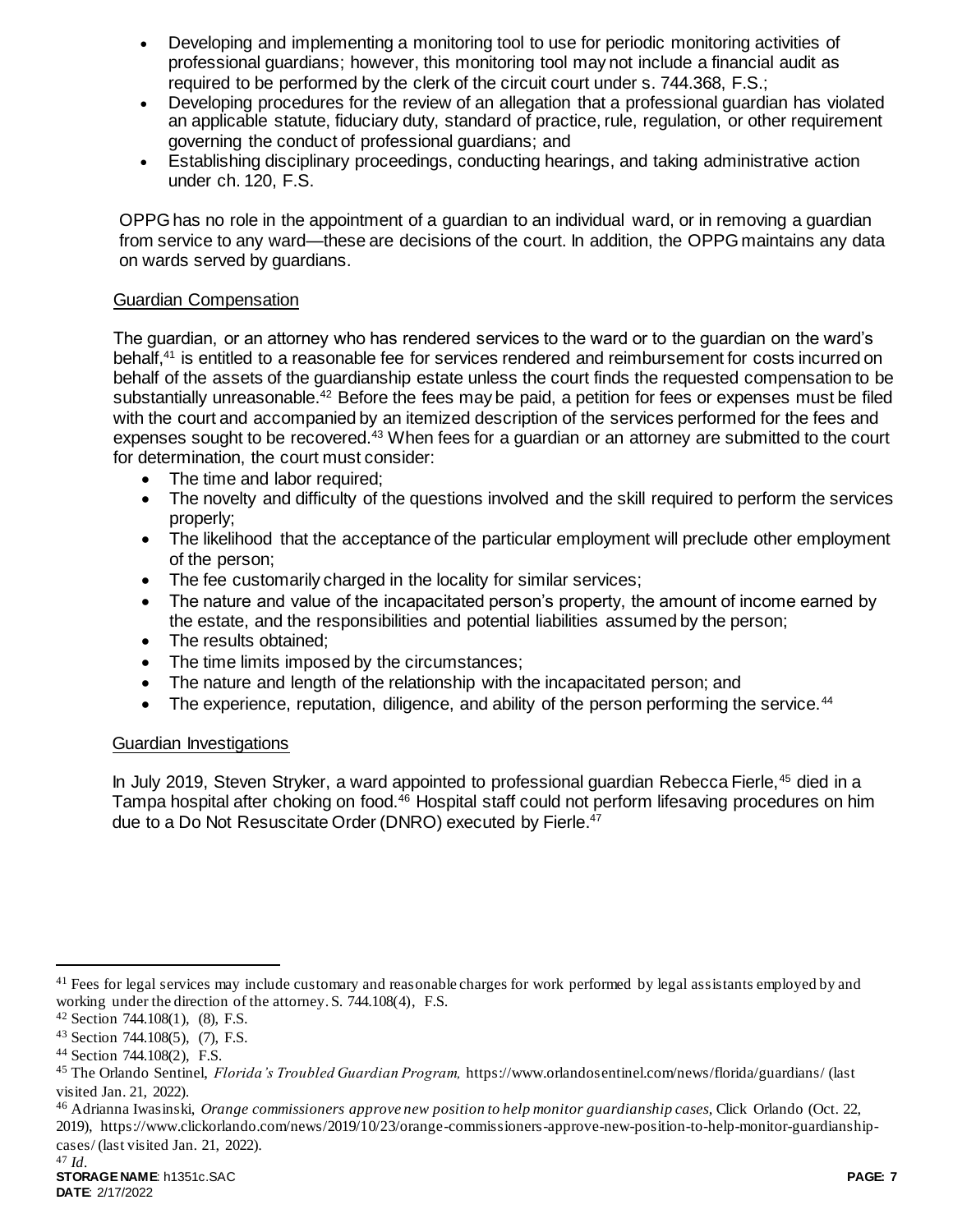It was also reported that Fierle had billed AdventHealth, an Orlando area hospital, approximately \$4 million for services rendered to wards<sup>48</sup> and developed conflicts of interest with members of appointed examining committees used to determine incapacity of a person.<sup>49</sup>

The Clerk of the Circuit Court and Comptroller of Okaloosa County (Clerk)<sup>50</sup> investigated complaints filed against Fierle with the OPPG. The Clerk found Fierle had executed a DNRO against Stryker's wishes, violating the standards of practice established by the OPPG.<sup>51</sup> The Clerk reported that Fierle kept a DNRO in place after a psychiatrist examined Stryker while he was admitted to St. Joseph's Hospital and determined Stryker had the ability to decide that he wanted to live and stated that Stryker wanted to be resuscitated.

The Orange County Comptroller also investigated Fierle's guardianships.<sup>52</sup> The Comptroller found Fierle had submitted over 6,000 invoices and charges of at least \$3.9 million to AdventHealth for payments between January 2009 and June 2019.<sup>53</sup> The payments were made on behalf of 682 patients. The Comptroller also found that in some cases Fierle had billed both AdventHealth and the wards for identical fees and services. Additionally, the Comptroller identified conflicts of interest, including several situations in which Fierle had previous relationships with wards to whom she was appointed guardian and did not disclose these relationships in the petitions for appointment of a guardian.

An Orange County judge removed Fierle from nearly 100 cases to which she had been appointed. In a letter to the OPPG, Fierle resigned from all appointed guardianship cases (approximately 450 in 13 counties) in July 2019.<sup>54</sup> During a hearing on Fierle, a judge was reported to have stated she had been unaware of the total number of wards being served by Fierle.<sup>55</sup>

## Data regarding Guardianship in Florida

Several task forces have highlighted the challenge of serving wards without available data, regionally and statewide.

For instance, the 2014 Restoration of Capacity Study and Work Group Report stated:

There is little uniform data collected on guardianships in Florida. The Office of the State Courts Administrator reports at the state level only the number of guardianships filed in a given year and the dispositions of those cases. The state does not keep a record of the total number of persons under guardianship, whether the guardianship is plenary or partial, the nature of the disability of the person under guardianship, or a host of other data crucial to making informed decisions

 $\overline{a}$ 

<sup>55</sup> Greg Angel, *Watchdog: Judge Dismisses Embattled Guardian's Appeal to Reverse Court Order,* Spectrum News 13 (Nov. 19, 2019) https://www.mynews13.com/fl/orlando/news/2019/11/19/watchdog-fierle-appeal-to-reverse-court-order-dis missed (last visited Jan. 23, 2022).

<sup>48</sup> *New audit shows AdventHealth paid embattled guardian Rebecca Fierle nearly \$4 million* , ABC Action News WFTS, https://www.abcactionnews.com/news/local-news/i-team-investigates/new-audit-shows-adventhealth-paid-embattled-guardianrebecca-fierle-nearly-4-million (last visited Jan. 21, 2022).

<sup>49</sup> Monivette Cordeiro, *Florida's troubled guardianship system riddled with conflicts of interest, critics claim | Special Report,*  Orlando Sentinel (Aug. 14, 2019), https://www.orlandosentinel.com/news/florida/guardians/os-ne-guardianship-examiningcommittee-conflicts-20190814-osbekpwlnfezneolyxttvzmrhy-story.html (last visited Jan. 21, 2022).

<sup>50</sup> J.D. Peacock II, Clerk of the Circuit Court and Comptroller Okaloosa County, Florida, *OPPG Investigation Case Number 19-064*  (July 9, 2019).

 $51$  *Id.* 

<sup>52</sup> Orange County Comptroller, *Report No. 479 – Investigation of Payments Made to Professional Guardian – Rebecca Fierle by AdventHealth*.

<sup>53</sup> *Id*.

<sup>54</sup> Greg Angel, *Embattled Guardian Resigns From Cases Statewide; Criminal Investigation Continues,* Spectrum News 13 (July 29, 2019), https://www.mynews13.com/fl/orlando/crime/2019/07/29/embattled-guardian-resigns-from-cases-statewide (last visited Jan. 21, 2022).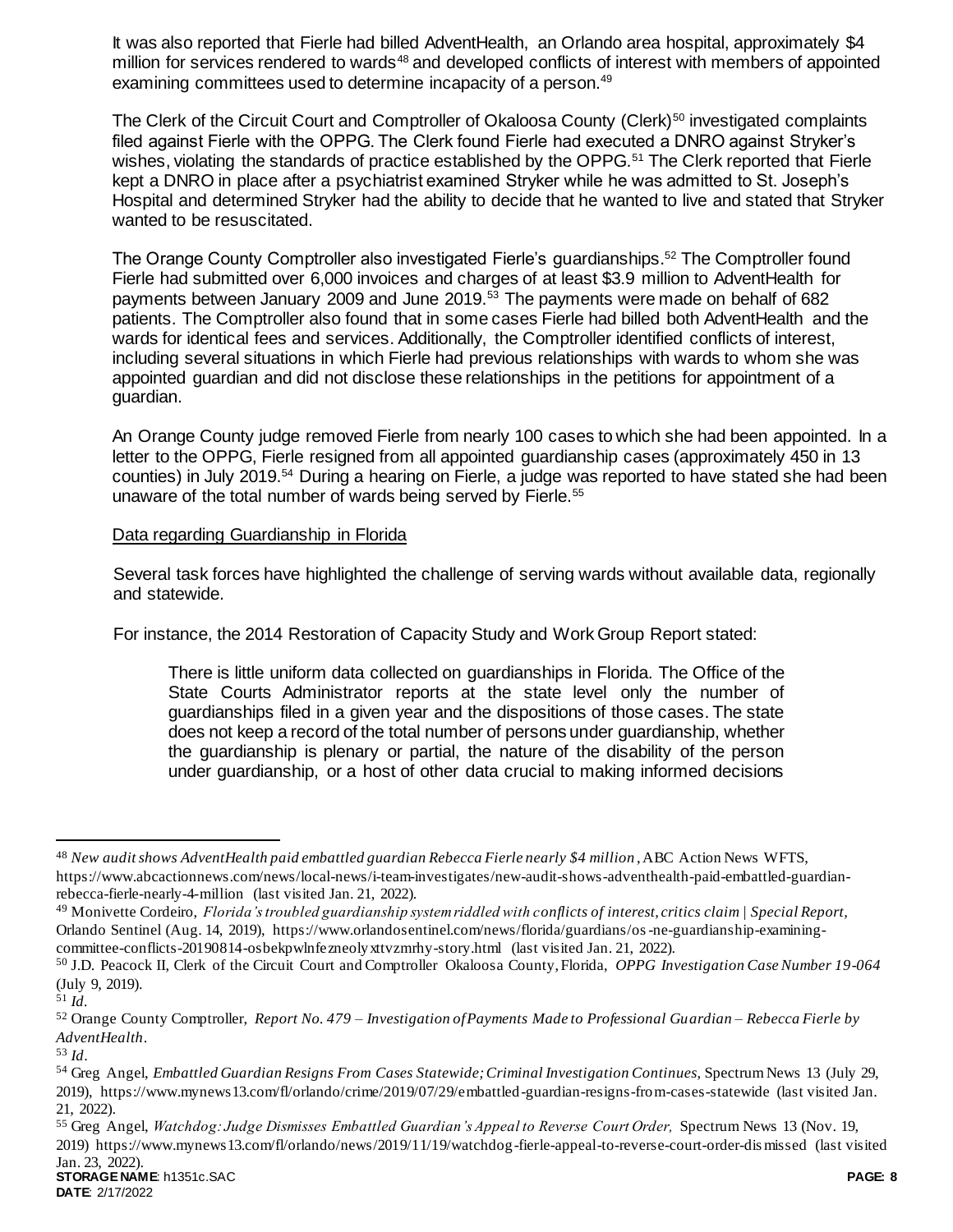about systems change. Additionally, there is neither central reporting of the number of Suggestions of Capacity filed nor restoration outcomes in general.<sup>56</sup>

A 2022 report by a task force convened by the Florida Court Clerks and Comptrollers Association, including wards, guardians, attorneys, legislators, courts, and clerks of court, recommended the creation of a statewide data collection system for all guardianship cases. The task force found that Florida has little statewide formalized guardianship case data collection or sharing processes in place and that much of the needed information exists in the 67 separate Florida county clerks of court case maintenance systems.

According to the task force report, the purpose for creating a statewide data collection system for all guardianship cases is to provide meaningful and objective data for improvements to the guardianship system, while increasing the public trust with the transparency of non-confidential information. The task force report also recommended that judicial circuits collect and report a variety of data, such as the existence of advance directives, powers of attorney, health care surrogate designations, and other similar legal documents; and guardianship case information and changes.<sup>57</sup>

## CS/HB 1349 (2022)

CS/HB 1349, to which this bill is linked, requires The Florida Association of Court Clerks and Comptrollers, Inc., and the clerks of court to collect specified information regarding wards, guardians, cases, and related details for a statewide database accessible by each circuit court. The bill requires the database to include, at a minimum:

- The registration and disciplinary data of each professional guardian provided by the OPPG;
- Information regarding the status of each guardian's compliance with the statutory qualifications for guardianship; and
- The status of statutorily required reports and submissions.

Additionally, the bill requires the OPPG to publish profiles of each registered professional guardian on its website, which must include, at a minimum:

- Information submitted to the OPPG under s. 744.2002, F.S.;
- Whether or not any substantiated complaints have been made against the professional guardian; and
- Any disciplinary actions taken by DOEA against the professional guardian.

# **Effect of the Bill**

The bill creates a public record exemption for personal identifying information of a ward or petitioner held by the Florida Association of Court Clerks and Comptrollers, Inc., and the clerks of court in the guardianship database created under CS/HB 1349 (2022). The confidential and exempt<sup>58</sup> information may be released to another governmental entity for use in the performance of its official duties and responsibilities.

The bill provides a public necessity statement as required by the Florida Constitution, specifying that the exemption is necessary because the public disclosure of sensitive information could lead to abuse

<sup>56</sup> Florida Developmental Disabilities Council, *Restoration of Capacity Study and Work Group Report,* Feb. 28, 2014, https://www.flcourts.org/content/download/404570/file/Restoration-of-Capacity-Study-and-Work-Group-Report-2014.pdf <sup>57</sup> Florida Clerks of Court and Comptrollers, *Guardianship Improvement Task Force Final Report,* Jan. 2022

https://guardianshiptf.wpengine.com/wp-content/uploads/2022/01/GITFReport-Jan2022.pdf.

**STORAGE NAME**: h1351c.SAC **PAGE: 9** <sup>58</sup> There is a difference between records the Legislature designates as exempt from public record requirements and those the Legislature deems confidential and exempt. A record classified as exempt from public disclosure may be disclosed under certain circumstances. *See WFTV, Inc. v. The School Board of Seminole*, 874 So.2d 48, 53 (Fla. 5th DCA 2004), review denied 892 So.2d 1015 (Fla. 2004); *City of Riviera Beach v. Barfield*, 642 So.2d 1135 (Fla. 4th DCA 1994); *Williams v. City of Minneola*, 575 So.2d 687 (Fla. 5th DCA 1991). If the Legislature designates a record as confidential and exempt from public disclosure, such record may not be released by the custodian of public records to anyone other than the persons or entities specifically designated in st atute. *See*  Attorney General Opinion 85-62 (August 1, 1985).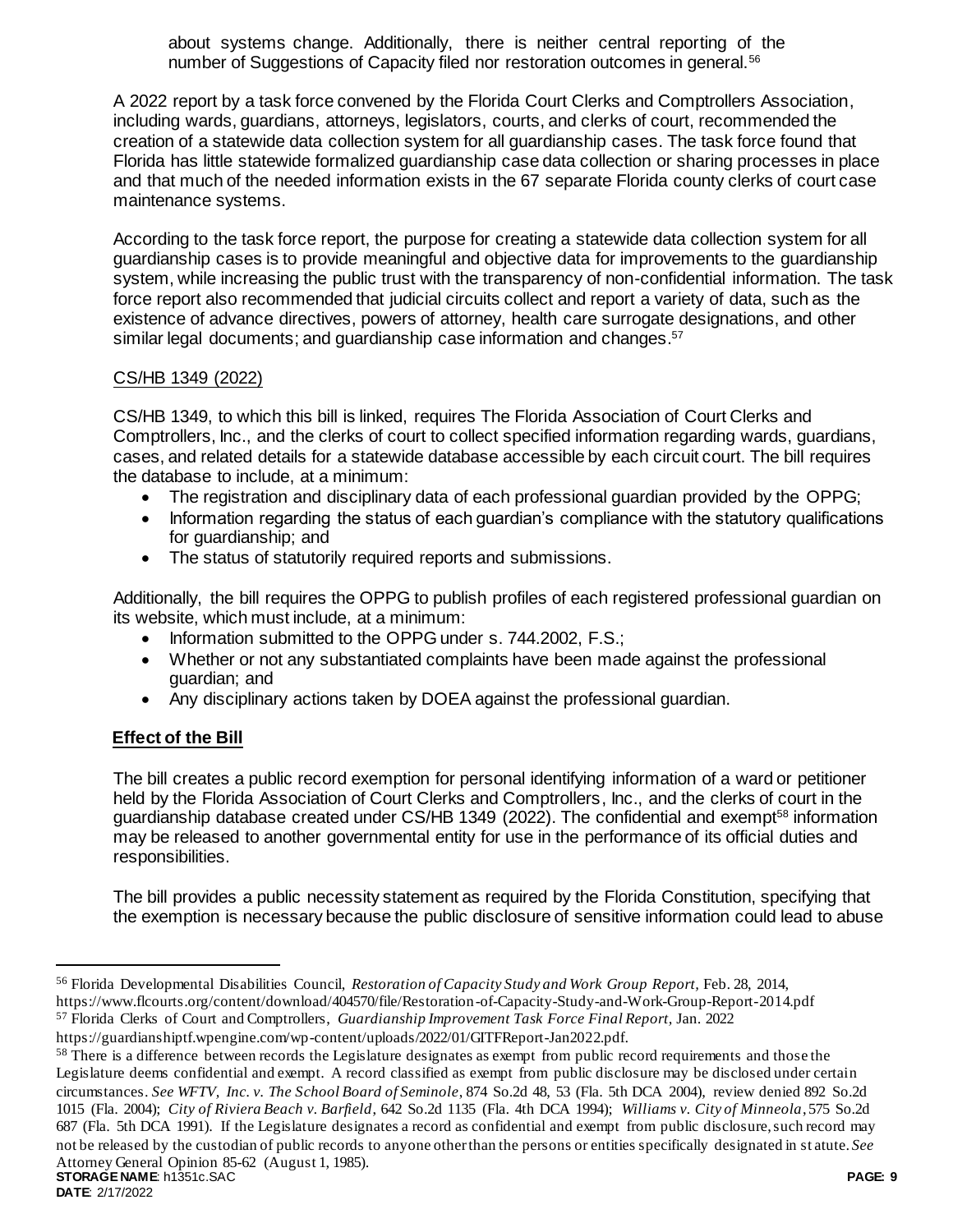or exploitation of vulnerable citizens and avoiding exploitation or abuse is a reason why guardianships are sought for such individuals.

The bill provides that the public record exemption is subject to the Open Government Sunset Review Act and will stand repealed on October 2, 2027, unless saved from repeal by reenactment by the Legislature.

This bill provides that the act takes effect on the same date that CS/HB 1349 or similar legislation takes effect, if such legislation is adopted in the same legislative session, or an extension thereof, and becomes law. CS/HB 1349 has an effective date of July 1, 2022.

B. SECTION DIRECTORY:

**Section 1:** amends s. 744.2104, F.S., relating to access to records by the OPPG; confidentiality. **Section 2:** provides a statement of public necessity.

**Section 3:** provides a contingent effective date.

# **II. FISCAL ANALYSIS & ECONOMIC IMPACT STATEMENT**

- A. FISCAL IMPACT ON STATE GOVERNMENT:
	- 1. Revenues:

None.

2. Expenditures:

None.

- B. FISCAL IMPACT ON LOCAL GOVERNMENTS:
	- 1. Revenues:

None.

2. Expenditures:

None.

C. DIRECT ECONOMIC IMPACT ON PRIVATE SECTOR:

None.

D. FISCAL COMMENTS:

The bill may have a fiscal impact on the Florida Association of Court Clerks and Comptrollers, Inc., and the clerks of court responsible for complying with public records requests and redacting confidential and exempt information prior to releasing a record. Such costs, however, would be absorbed as they are part of the day-to-day responsibilities of the clerks.

### **III. COMMENTS**

# A. CONSTITUTIONAL ISSUES:

1. Applicability of Municipality/County Mandates Provision:

Not Applicable. This bill does not appear to affect county or municipal governments.

2. Other:

Vote Requirement